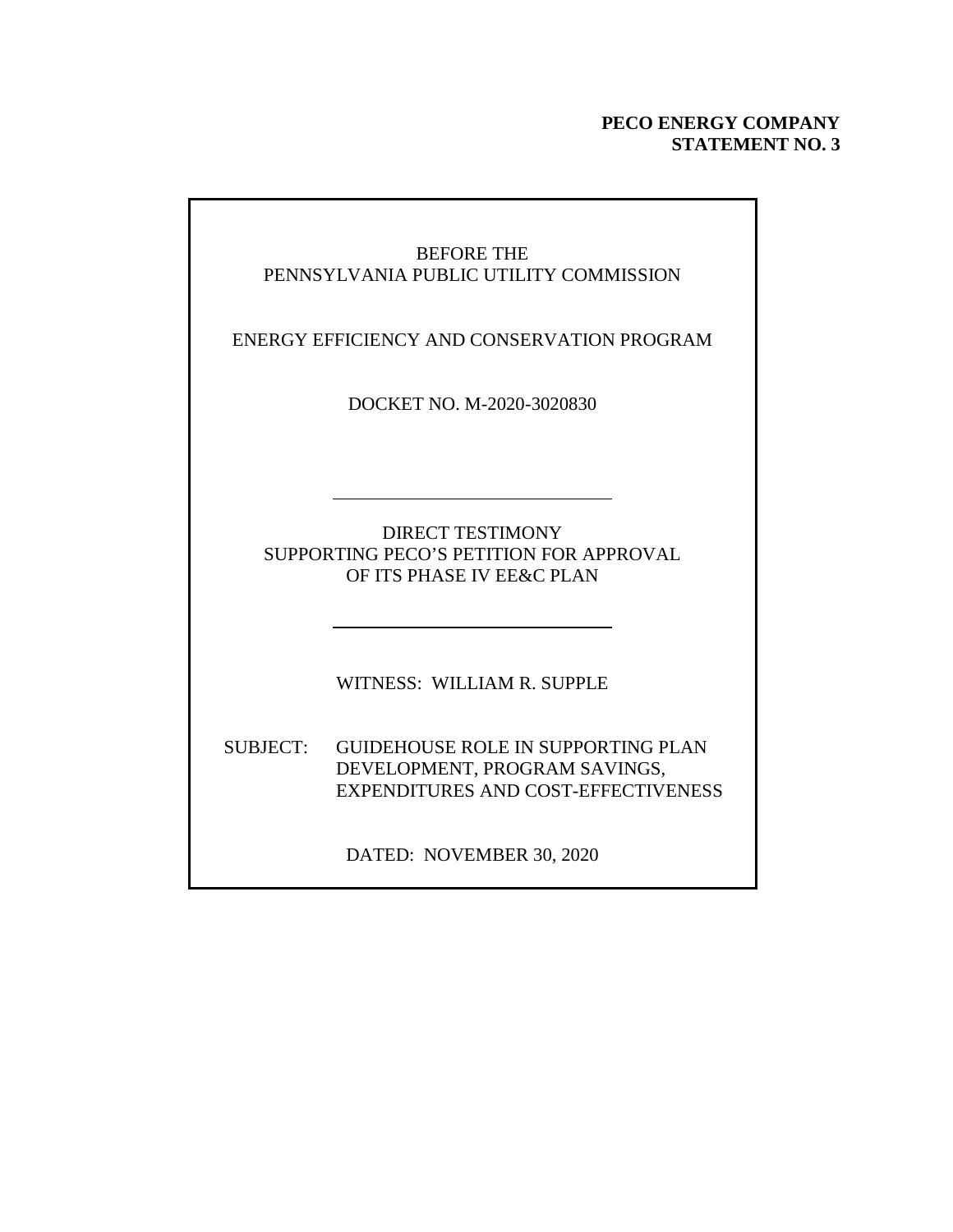### **TABLE OF CONTENTS**

**Page**

| П. | <b>GUIDEHOUSE'S ROLE IN SUPPORTING THE DEVELOPMENT</b> |
|----|--------------------------------------------------------|
| Ш. | PROGRAM SAVINGS, EXPENDITURES AND COST-                |
|    |                                                        |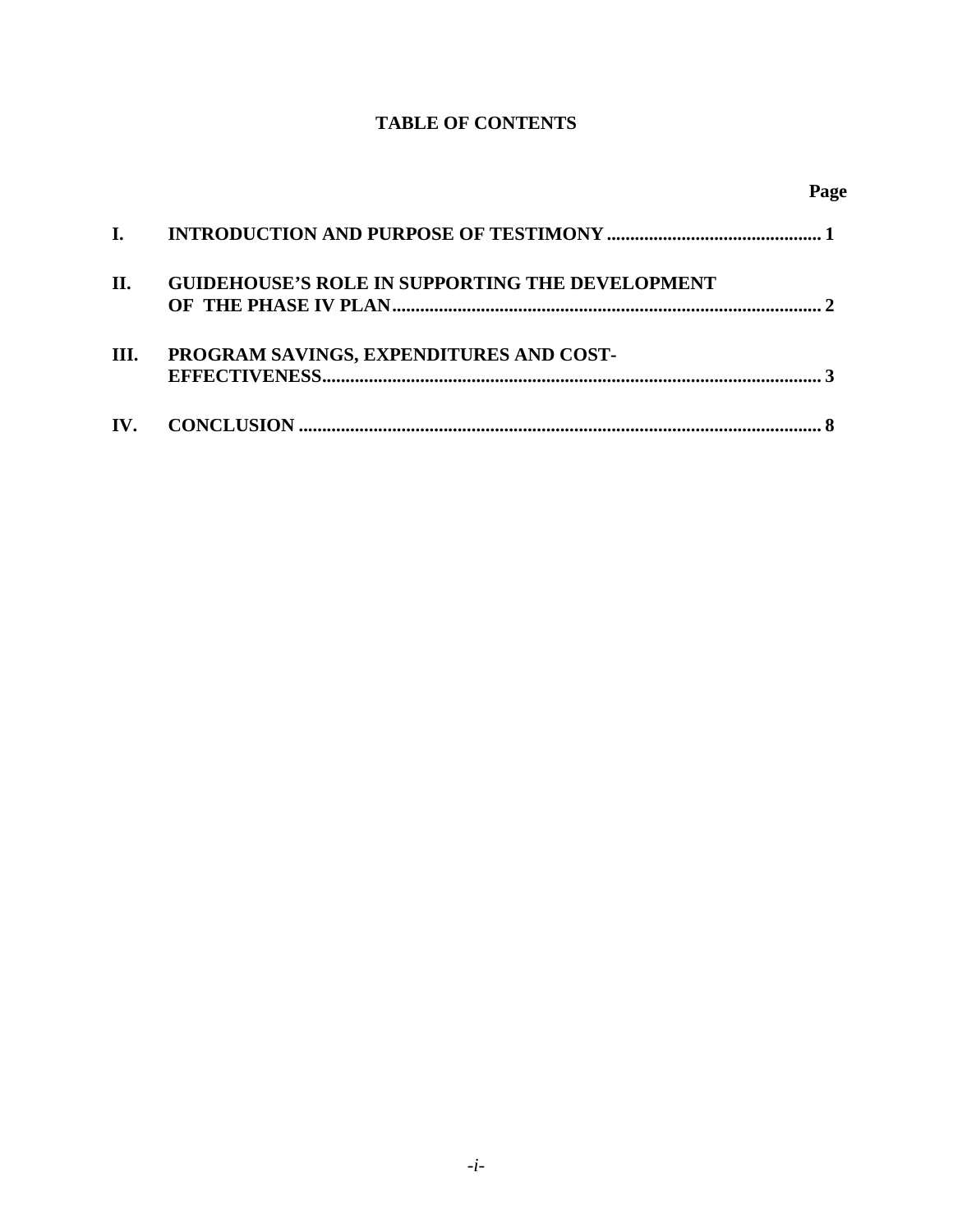| $\mathbf{1}$<br>$\mathbf{2}$<br>3 |    |    | <b>DIRECT TESTIMONY</b><br>OF<br><b>WILLIAM R. SUPPLE</b>                           |
|-----------------------------------|----|----|-------------------------------------------------------------------------------------|
| $\overline{4}$                    |    |    | I.<br><b>INTRODUCTION AND PURPOSE OF TESTIMONY</b>                                  |
| 5                                 | 1. | Q. | Please state your name and business address.                                        |
| 6                                 |    | A. | My name is William R. Supple. My business address is 150 N. Riverside Plaza, Suite  |
| 7                                 |    |    | 2100, Chicago, IL 60606.                                                            |
| $8\,$                             | 2. | Q. | By whom are you employed and in what capacity?                                      |
| 9                                 |    | A. | I am employed by Guidehouse as a Managing Consultant in the Energy,                 |
| 10                                |    |    | Sustainability and Infrastructure Practice.                                         |
| 11                                | 3. | Q. | Please state your educational background.                                           |
| 12                                |    | A. | I received a BA degree in Environmental Science from Colby College in 2012 and a    |
| 13                                |    |    | Master of Environmental Management degree in Energy and the Environment from        |
| 14                                |    |    | Duke University in 2015.                                                            |
| 15                                | 4. | Q. | Please describe your current and prior work experience.                             |
| 16                                |    | A. | My resume is set forth in Exhibit WRS-1. In summary, for the past five years I have |
| 17                                |    |    | been employed as a consultant to the utility industry on matters related to demand- |
| 18                                |    |    | side management ("DSM") program planning, design, and evaluation. I currently       |
| 19                                |    |    | work for Guidehouse's Energy, Sustainability and Infrastructure Practice. My work   |
| 20                                |    |    | covers topics such as energy efficiency ("EE") portfolio design planning, portfolio |
| 21                                |    |    | cost-effectiveness evaluation, and resource potential studies. Recently, I have     |

1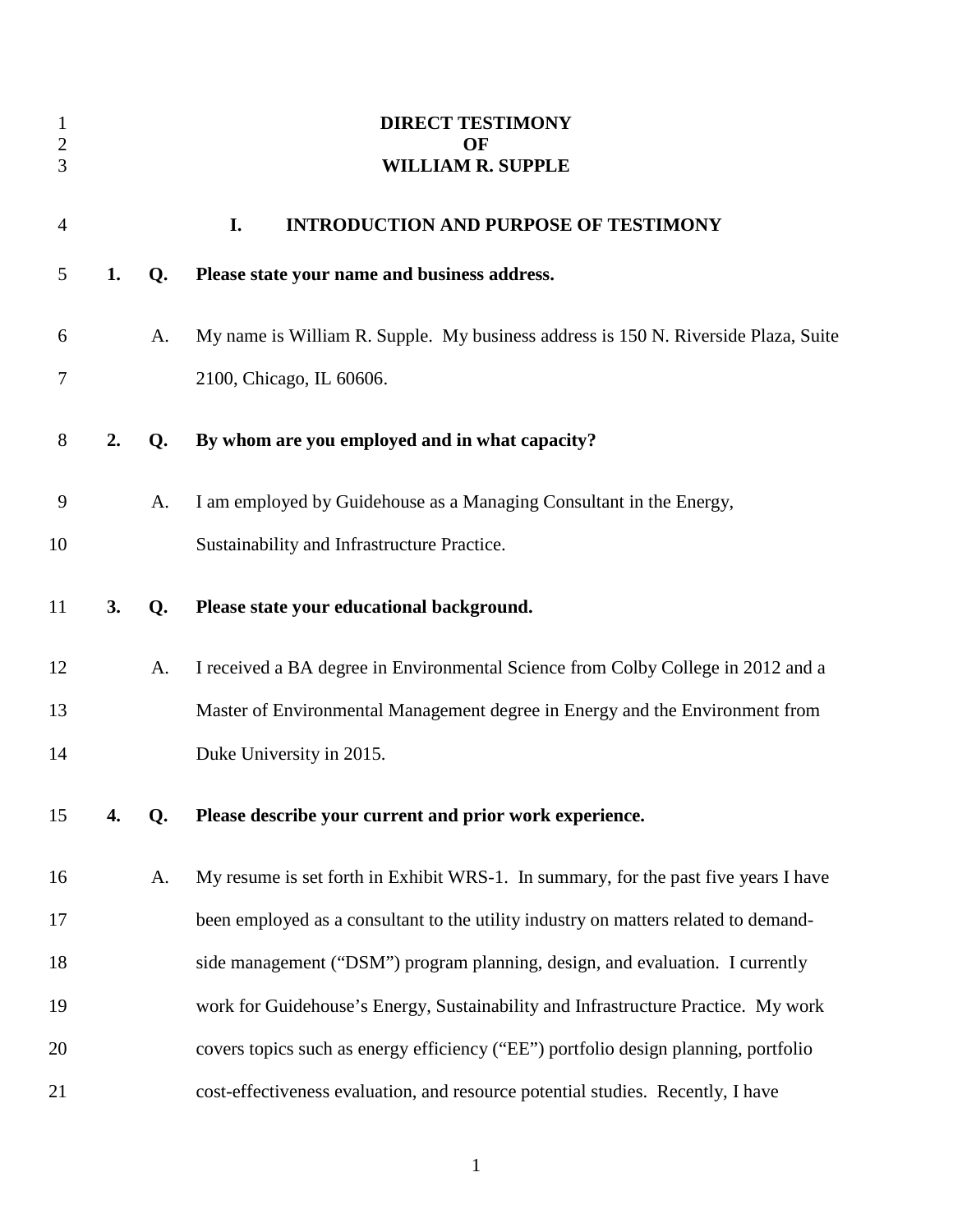| $\mathbf{1}$   |    |     | specialized in assisting electric and natural gas utilities with portfolio resource  |
|----------------|----|-----|--------------------------------------------------------------------------------------|
| $\overline{2}$ |    |     | assessment, design planning, and cost-effectiveness analysis to meet EE resource     |
| 3              |    |     | standards in Pennsylvania, Massachusetts, Maryland, Ohio, Illinois, and Nova Scotia. |
| $\overline{4}$ | 5. | Q.  | What is the purpose of your testimony in this case?                                  |
| 5              |    | A.  | Guidehouse was retained by PECO Energy Company ("PECO" or the "Company") to          |
| 6              |    |     | assist in the development of the Company's Act 129 Phase IV Energy Efficiency and    |
| 7              |    |     | Conservation Plan ("Phase IV Plan" or "Plan") for the period June 1, 2021 to May 31, |
| 8              |    |     | 2026. The purpose of my testimony is: (1) to describe how Guidehouse supported       |
| 9              |    |     | the development of the Phase IV Plan; and (2) to summarize PECO's Phase IV Plan      |
| 10             |    |     | projected energy and demand savings, program expenditures, and Total Resource        |
| 11             |    |     | Cost ("TRC") benefits.                                                               |
|                |    |     |                                                                                      |
| 12<br>13       |    | II. | <b>GUIDEHOUSE'S ROLE IN SUPPORTING THE DEVELOPMENT OF</b><br>THE PHASE IV PLAN       |
| 14             | 6. | Q.  | Please describe how Guidehouse assisted with development of the Phase IV Plan.       |
| 15             |    | A.  | As detailed in the direct testimony of Mr. DeDominicis, PECO employed a market-      |
| 16             |    |     | based process to determine the details of its proposed Phase IV EE programs.         |
| 17             |    |     | Guidehouse supported PECO's process by: (1) documenting Phase III learnings to       |
| 18             |    |     | inform the Phase IV Plan design; (2) facilitating workshops with PECO to determine   |
| 19             |    |     | the appropriate division of PECO's mandated EE savings, budget, and peak demand      |
| 20             |    |     | reductions ("PDRs") between its five Phase IV programs; and (3) drafting requests    |
| 21             |    |     | for proposals ("RFPs") seeking bids from conservation service providers ("CSPs") to  |

2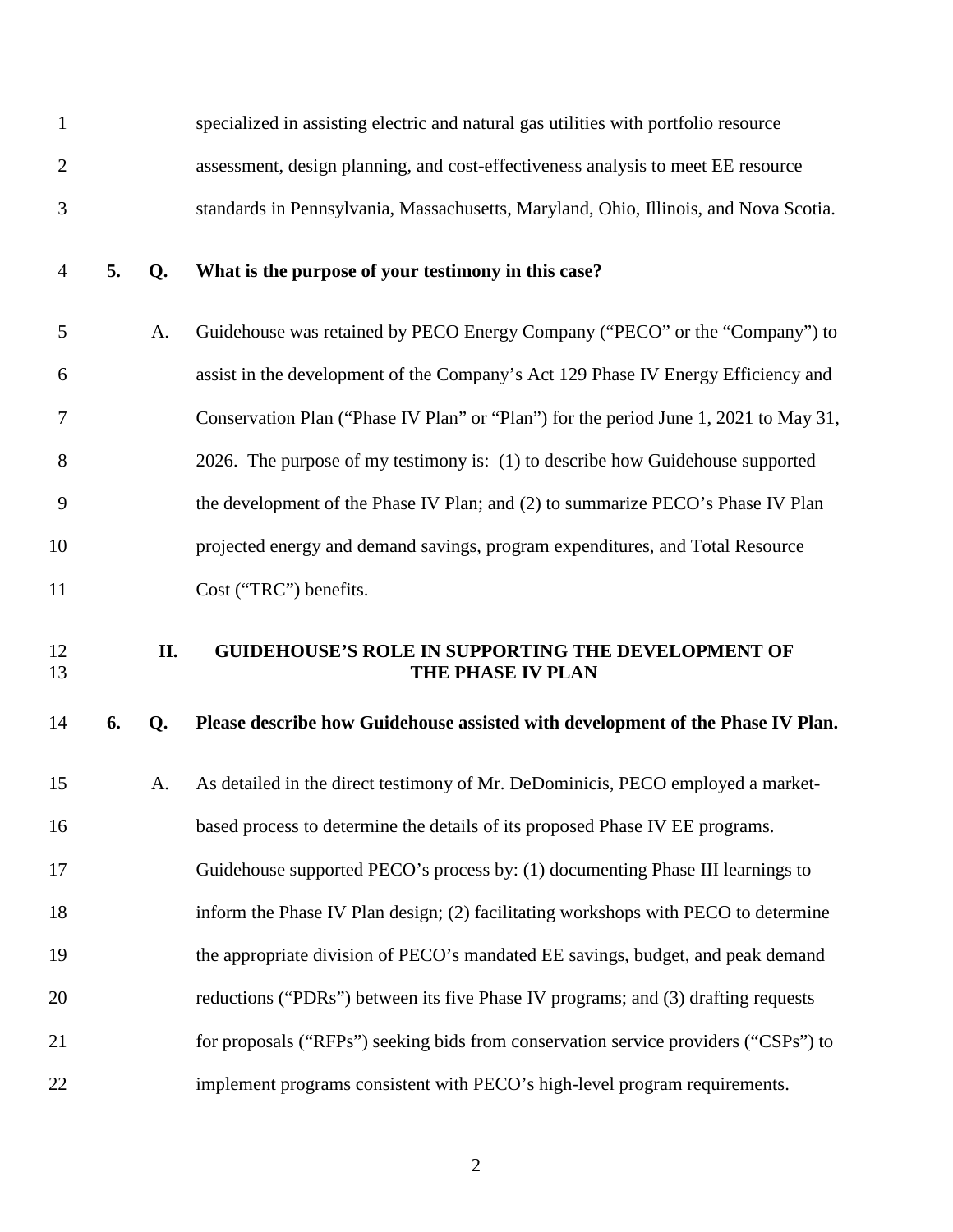1 **III. PROGRAM SAVINGS, EXPENDITURES, AND COST-EFFECTIVENESS** 

# 2 **7. Q. How were the projected energy savings and PDRs for each Phase IV program**  3 **determined?**

4 A. The projected energy savings and PDRs for each program were provided by the CSP 5 who successfully bid to design and implement that program. As part of the RFP 6 process, Guidehouse developed a workbook that incorporated 2021 Technical 7 Resource Manual ("TRM")<sup>1</sup> measure characterizations as well as savings and PDR 8 achievable program targets from the Statewide Evaluator's ("SWE") energy 9 efficiency and peak demand reduction potential study. CSPs were required to input 10 program details into the workbook to calculate the reasonably achievable energy 11 savings and PDRs from their program design.

### 12 **8. Q. Please summarize the total energy savings and PDRs projected for the Plan.**

13 A. Overall, PECO anticipates saving a total of 1,605,107 MWh and achieving 327 MW 14 of PDRs in Phase IV, which represent approximately 116% and 128% of PECO's 15 mandated targets, respectively. Tables 1 and 2 present the forecasted gross annual 16 energy and demand savings by program for each year of the Phase IV Plan. 17 Approximately 26% of MWh and 28% of MW savings come from the residential 18 sector, and 74% of MWh and 72% of MW savings from the commercial and 19 industrial sector. PECO anticipates that 97,421 MWh of the overall forecasted

<sup>1</sup> *Implementation of the Alternative Energy Portfolio Standards Act of 2004: Standards for the Participation of Demand Side Management Resources – Technical Reference Manual 2021 Update*, Docket No. M-2019- 3006867 (Order entered Aug. 8, 2019).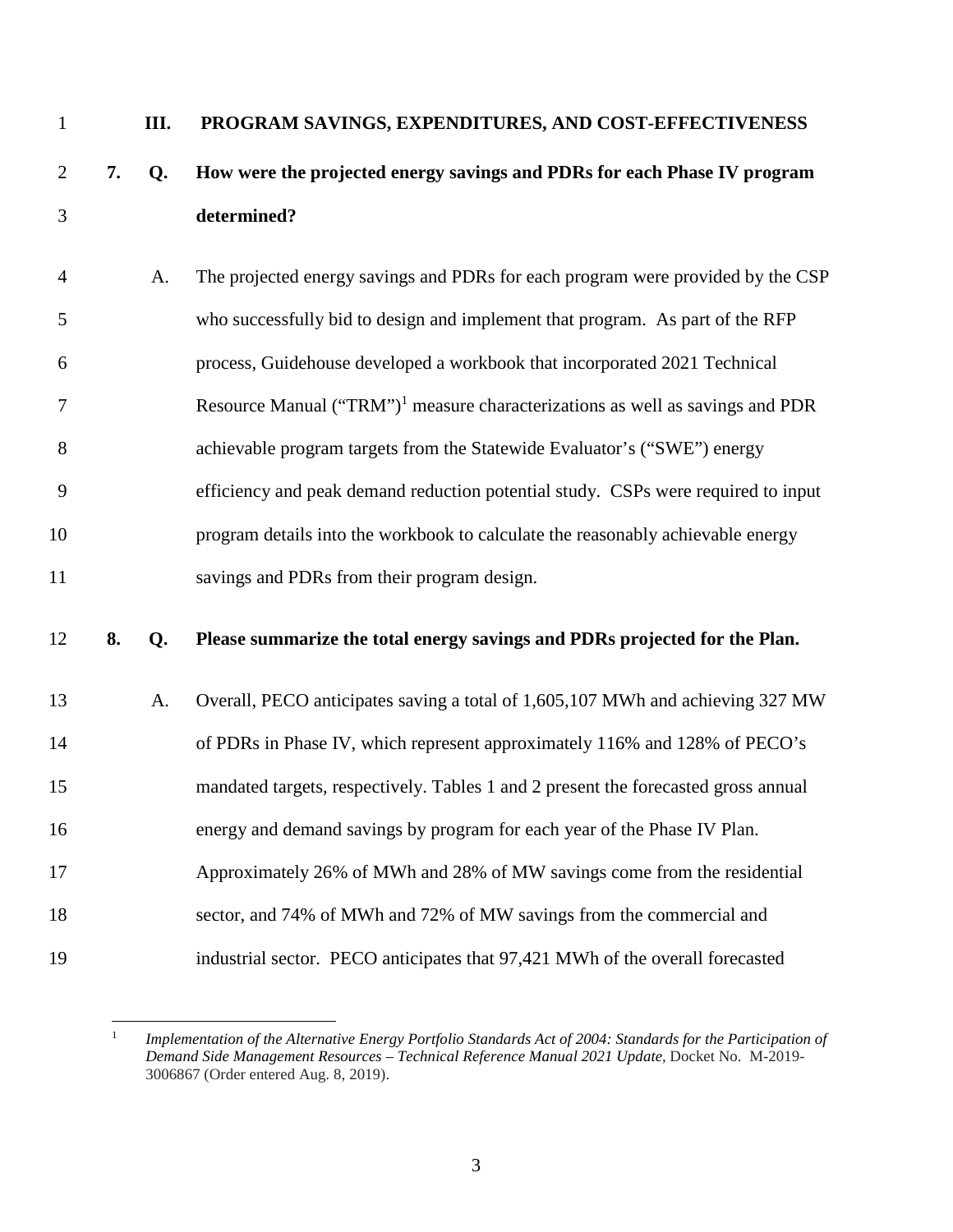1 savings will come from low-income targeted programs or low-income verified 2 participants in multifamily housing programs. This represents roughly 7.1% of 3 PECO's Phase IV target and exceeds the required 5.8% of savings for the low-income 4 carve-out. Note that Tables 1 and 2 provide totals by program rather than sector and 5 table totals may not add due to rounding.

#### 6 **Table 1. Annual Gross Energy Savings by Program**

|                                            |             | <b>Annual Energy Savings (MWh)</b> |             |             |             |              |
|--------------------------------------------|-------------|------------------------------------|-------------|-------------|-------------|--------------|
| <b>Programs</b>                            | <b>PY13</b> | <b>PY14</b>                        | <b>PY15</b> | <b>PY16</b> | <b>PY17</b> | 5-Year Total |
| Residential                                | 44.174      | 45.513                             | 46.914      | 48.389      | 49,939      | 234,929      |
| Income-Eligible                            | 16.967      | 16.969                             | 16,967      | 16,969      | 16,967      | 84,841       |
| Non-Residential                            | 174,863     | 233.474                            | 291,873     | 291,873     | 174,864     | 1.166.947    |
| Residential Home Energy Reports            | 21.507      | 25,447                             | 22.234      | 22.012      | 21.456      | 112,656      |
| Income-Eligible Home Energy Reports        | 938         | 1.413                              | 938         | 1,413       | 1.032       | 5.734        |
| <b>Grand Total - All Phase IV Programs</b> | 258,449     | 322,816                            | 378,927     | 380,657     | 264,258     | 1,605,107    |

### 8 **Table 2. Annual Demand Savings by Program**

|                                            |             | <b>Peak Demand Reductions (MW)</b> |             |             |             |              |  |  |
|--------------------------------------------|-------------|------------------------------------|-------------|-------------|-------------|--------------|--|--|
| <b>Programs</b>                            | <b>PY13</b> | <b>PY14</b>                        | <b>PY15</b> | <b>PY16</b> | <b>PY17</b> | 5-Year Total |  |  |
| Residential                                | 6.7         | 6.9                                | 7.1         | 7.3         | 7.5         | 35.6         |  |  |
| Income-Eligible                            | 2.5         | 2.5                                | 2.5         | 2.5         | 2.5         | 12.6         |  |  |
| Non-Residential                            | 34.9        | 46.7                               | 58.4        | 58.4        | 34.9        | 233.3        |  |  |
| Residential Home Energy Reports            | 8.4         | 9.9                                | 8.7         | 8.6         | 8.4         | 44.0         |  |  |
| Income-Eligible Home Energy Reports        | 0.2         | 0.3                                | 0.2         | 0.3         | 0.2         | 1.2          |  |  |
| <b>Grand Total - All Phase IV Programs</b> | 52.8        | 66.4                               | 76.9        | 77.1        | 53.6        | 326.6        |  |  |

9

# 10 **9. Q. What are the annual and cumulative program expenditures projected for the**  11 **Plan?**

12 A. PECO expects to spend \$427.4 million over the five-year Plan period in order to 13 achieve the projected energy savings and PDRs. This represents 100% of PECO's 14 spending cap under Act 129 Phase IV. Of that total, PECO expects to spend 29% of 15 the program delivery budget for residential EE programming, 59% on non-residential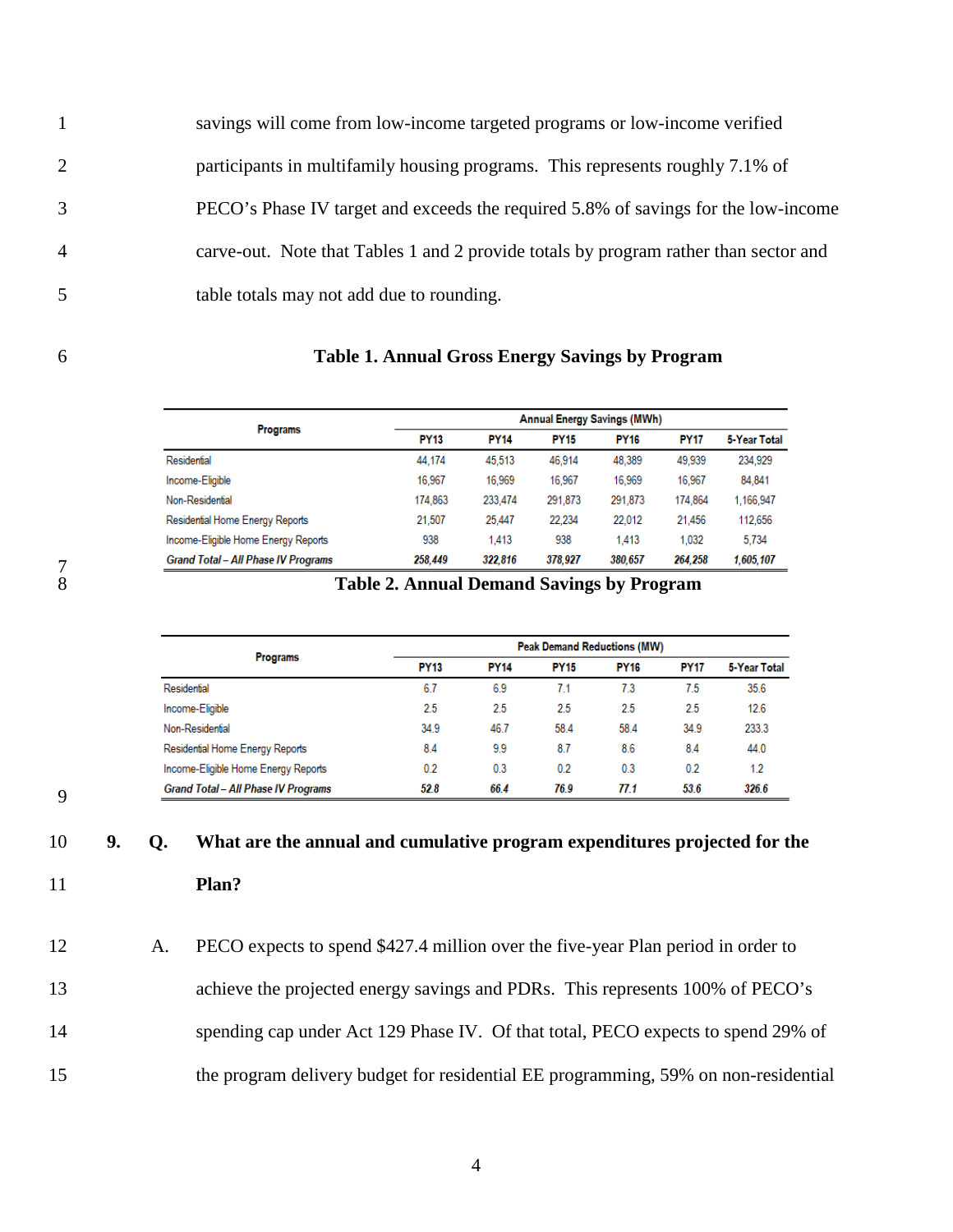1 EE programming, and 12% for cross-cutting common costs. Table 3 lists the 2 anticipated annual and total expenditures by program. Projected costs by program 3 represent all anticipated costs to be incurred by PECO and competitively-selected 4 CSPs for program implementation. The common costs category includes all PECO 5 staff and material costs and third party contractor costs to be incurred by PECO for 6 overall portfolio and program management, data tracking, education and awareness, 7 various technical support and program design needs, research and development, and 8 third party evaluation, measurement, and verification.

| Table 3. Annual and Total Expenditures by Program |
|---------------------------------------------------|
|                                                   |

|                                                      | <b>Budget (Million \$)</b> |             |             |             |             |              |                          |  |
|------------------------------------------------------|----------------------------|-------------|-------------|-------------|-------------|--------------|--------------------------|--|
| Program                                              | <b>PY13</b>                | <b>PY14</b> | <b>PY15</b> | <b>PY16</b> | <b>PY17</b> | 5-Year Total | Average<br><b>Annual</b> |  |
| Residential                                          | \$14.45                    | \$14.82     | \$15.21     | \$15.62     | \$16.06     | \$76.16      | \$15.23                  |  |
| Income-Eligible                                      | \$8.29                     | \$8.29      | \$8.29      | \$8.29      | \$8.29      | \$41.45      | \$8.29                   |  |
| Residential Home Energy Reports                      | \$1.85                     | \$2.19      | \$1.91      | \$1.89      | \$1.85      | \$9.69       | \$1.94                   |  |
| Income-Eligible Home Energy Reports                  | \$0.08                     | \$0.12      | \$0.08      | \$0.12      | \$0.09      | \$0.49       | \$0.10                   |  |
| <b>Subtotal Residential Programs</b>                 | \$24.67                    | \$25.43     | \$25.49     | \$25.93     | \$26.28     | \$127.79     | \$25.56                  |  |
| Non-Residential                                      | \$39.59                    | \$49.23     | \$61.32     | \$61.32     | \$37.11     | \$248.57     | \$49.71                  |  |
| <b>Subtotal Commercial &amp; Industrial Programs</b> | \$39.59                    | \$49.23     | \$61.32     | \$61.32     | \$37.11     | \$248.57     | \$49.71                  |  |
| <b>Common Costs</b>                                  | \$10.20                    | \$10.20     | \$10.20     | \$10.20     | \$10.20     | \$51.02      | \$10.20                  |  |
| <b>Grand Total - All Programs &amp; Common Costs</b> | \$74.46                    | \$84.86     | \$97.02     | \$97.46     | \$73.59     | \$427.39     | \$85.48                  |  |

10 11

### 12 **10. Q. What portion of the projected expenditures are for incentives?**

13 A. PECO's incentive budget is 57% of the total Phase IV plan. Incentives are rebates 14 offered to program participants, CSPs, and trade allies to deliver the program, 15 including direct installation measure costs and labor. Table 4 presents PECO's

16 incentive budget and portfolio incentive percent.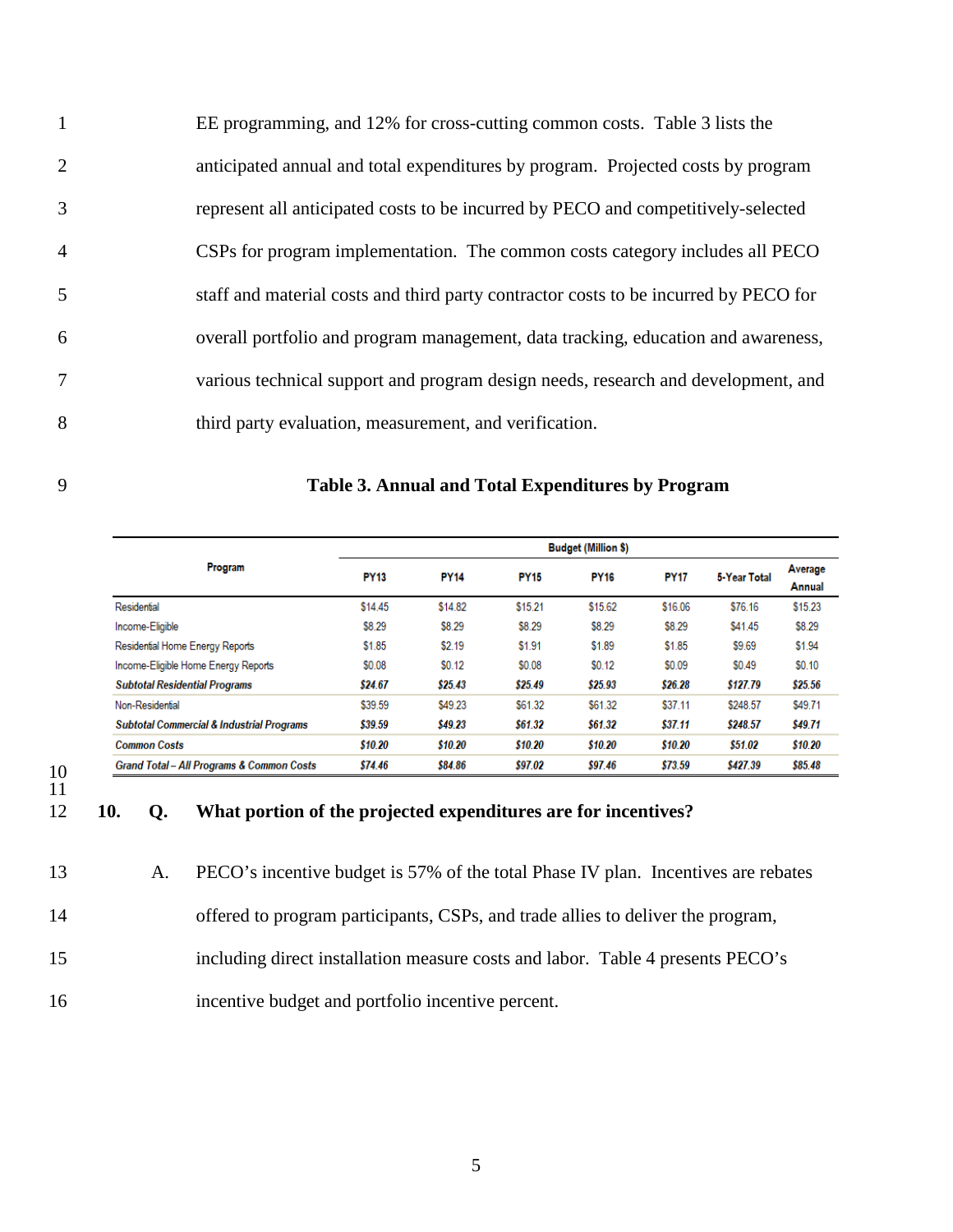| Table 4. Incentive Budget and Portfolio Incentive Percent |  |
|-----------------------------------------------------------|--|
|-----------------------------------------------------------|--|

|                                                                               |             | <b>Incentive Budget (Million \$)</b> |             |             |             |              |                          |  |  |
|-------------------------------------------------------------------------------|-------------|--------------------------------------|-------------|-------------|-------------|--------------|--------------------------|--|--|
| Program                                                                       | <b>PY13</b> | <b>PY14</b>                          | <b>PY15</b> | <b>PY16</b> | <b>PY17</b> | 5-Year Total | Average<br><b>Annual</b> |  |  |
| Residential                                                                   | \$6.55      | \$6.77                               | \$6.99      | \$7.23      | \$7.47      | \$35.01      | \$7.00                   |  |  |
| Income-Eligible                                                               | \$5.65      | \$5.66                               | \$5.65      | \$5.66      | \$5.65      | \$28.28      | \$5.66                   |  |  |
| Residential Home Energy Reports                                               | \$0.00      | \$0.00                               | \$0.00      | \$0.00      | \$0.00      | \$0.00       | \$0.00                   |  |  |
| Income-Eligible Home Energy Reports                                           | \$0.00      | \$0.00                               | \$0.00      | \$0.00      | \$0.00      | \$0.00       | \$0.00                   |  |  |
| <b>Subtotal Residential Programs</b>                                          | \$12.21     | \$12.43                              | \$12.64     | \$12.89     | \$13.13     | \$63.29      | \$12.66                  |  |  |
| Non-Residential                                                               | \$27.32     | \$36.47                              | \$45.59     | \$45.59     | \$27.32     | \$182.31     | \$36.46                  |  |  |
| <b>Subtotal Commercial &amp; Industrial Programs</b>                          | \$27.32     | \$36.47                              | \$45.59     | \$45.59     | \$27.32     | \$182.31     | \$36.46                  |  |  |
| <b>Total Portfolio Budget (Incentive, Admin &amp;</b><br><b>Common Costs)</b> | \$74.46     | \$84.86                              | \$97.02     | \$97.46     | \$73.59     | \$427.39     | \$85.48                  |  |  |
| <b>Incentive Budget as Percent of Total</b>                                   | 53%         | 58%                                  | 60%         | 60%         | 55%         | 57%          | N/A                      |  |  |

2

 $\frac{3}{4}$ 

# 4 **11. Q. How did you determine cost-effectiveness?**

| 5  | A. | Guidehouse followed the Commission's guidance in the 2021 TRC Test Final Order <sup>2</sup> |
|----|----|---------------------------------------------------------------------------------------------|
| 6  |    | on how to calculate the TRC test as the basis for judging the economic viability of the     |
| 7  |    | Phase IV Plan. To this end, Guidehouse worked with PECO to complete the SWE                 |
| 8  |    | Phase IV Avoided Cost Calculator yielding avoided costs for energy, capacity, and           |
| 9  |    | natural gas reductions. The avoided cost of water as well as other important drivers        |
| 10 |    | including system loss factors, discount rates, maximum economic lifetime, and               |
| 11 |    | inflation rates were sourced from the 2021 TRC Order, the TRM, and other SWE                |
| 12 |    | resources. Where appropriate, costs for avoided operations, maintenance, and future         |
| 13 |    | equipment replacement in the cases of early replacement measures were estimated.            |
| 14 |    | Plan measure characterizations were largely developed using the 2021 TRM, Phase             |
| 15 |    | III evaluation results, the Phase IV SWE Incremental Cost Database, and CSP                 |
| 16 |    | implementation experience. The TRC test was calculated and reviewed using both              |

<sup>2</sup> *2021 Total Resource Cost (TRC) Test*, Docket No. M-2019-3006868 (Order entered Dec. 19, 2019).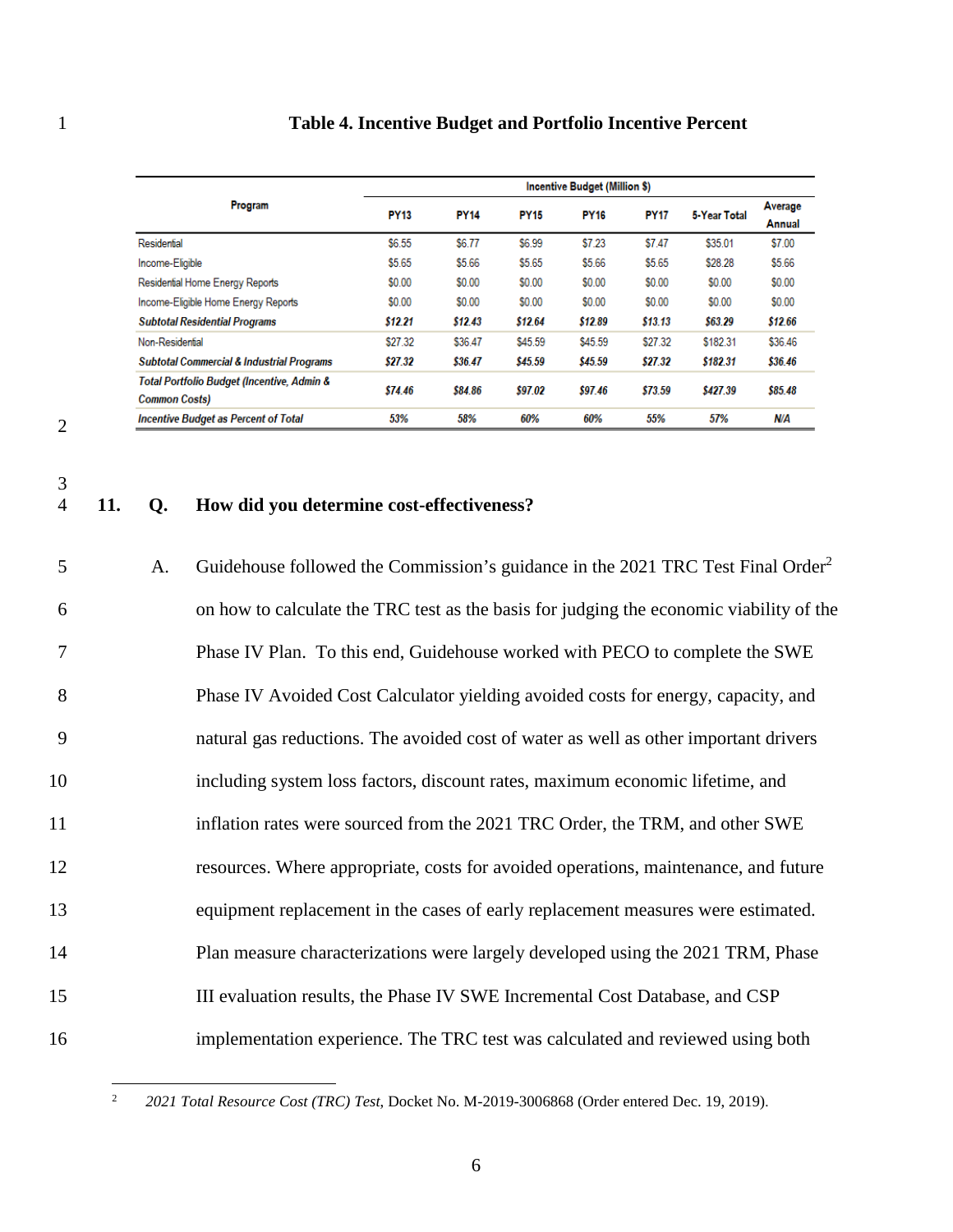| $\mathbf{1}$   |     |    | gross savings estimates and net savings estimates. Guidehouse incorporated the           |
|----------------|-----|----|------------------------------------------------------------------------------------------|
| $\overline{2}$ |     |    | following specific modifications to the TRC test to comply with Commission               |
| 3              |     |    | guidance:                                                                                |
| $\overline{4}$ |     |    | Measure lifetime was capped at 15 years;<br>a)                                           |
| 5              |     |    | b) Energy savings were calculated at the meter, without line losses, while               |
| 6              |     |    | demand savings were calculated at the generator, with line losses;                       |
| 7              |     |    | Estimated net-to-gross ratios from previous PECO Phase III evaluation<br>c)              |
| 8              |     |    | findings were applied as appropriate to similar programs; and                            |
| 9              |     |    | Costs associated with the free provision of efficient equipment and<br>$\rm d$           |
| 10             |     |    | installation labor costs (e.g., low income, multifamily and single family                |
| 11             |     |    | direct install, small business direct install) are all treated as incentive costs.       |
| 12             | 12. | Q. | Is PECO's Phase IV Plan cost-effective?                                                  |
| 13             |     | A. | Yes. For the Plan as a whole over Phase IV, the gross TRC benefit-to-cost ratio is       |
| 14             |     |    | 1.14 and the net TRC benefit-to-cost ratio is 1.06, yielding total net benefits based on |
| 15             |     |    | gross savings of \$93.47 million. Table 5 shows the TRC results and discounted           |
| 16             |     |    | benefits and costs for the Phase IV Plan by program.                                     |